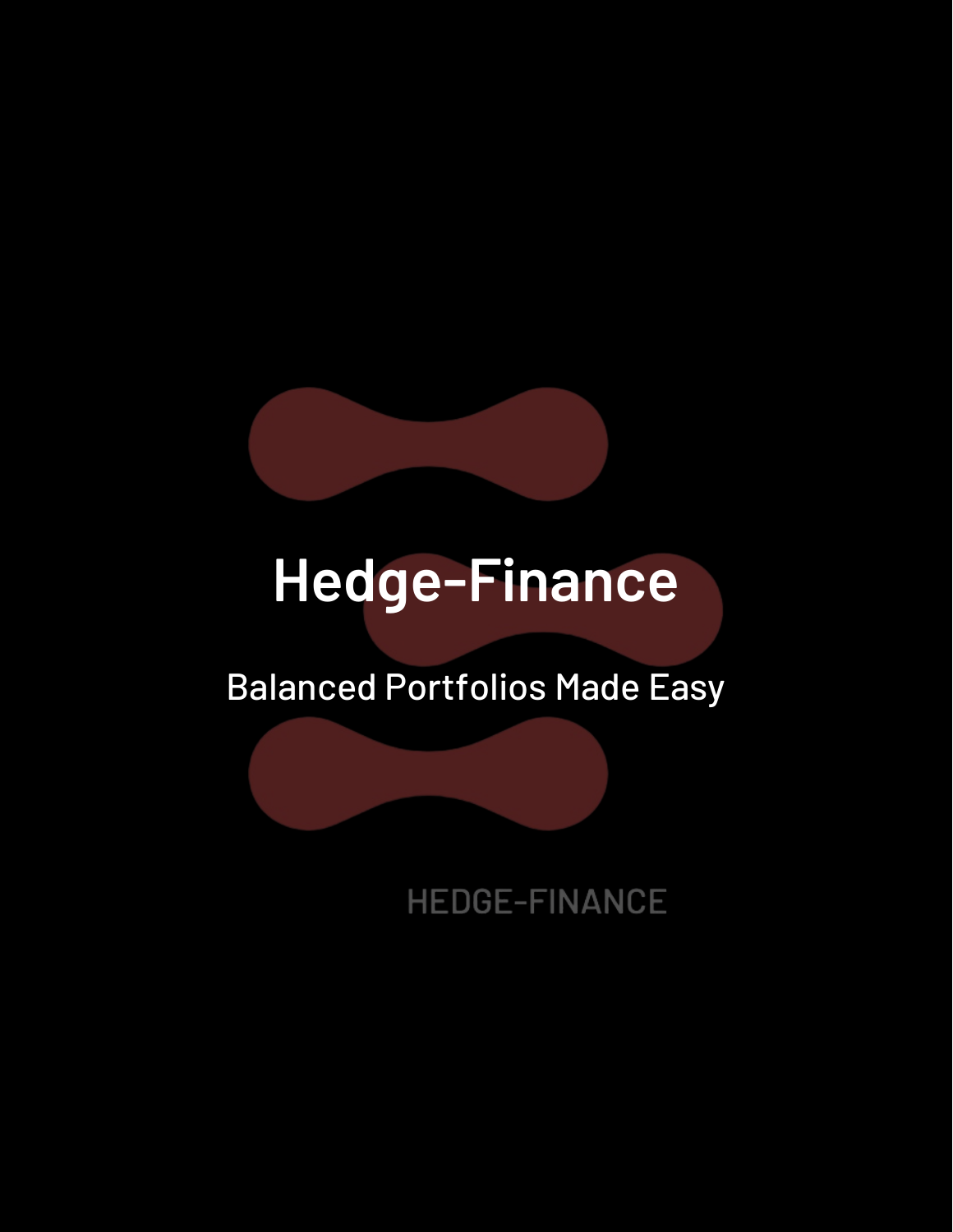### **Disclaimers**

**Legal Disclaimer for Token Holders:** \$HEDGE is functional utility token that powers the Hedge-Finance ecosystem. Hedge tokens are not securities. Hedge tokens are non-refundable and are not for speculative investment. No promises of future performance or value are or will be made concerning \$HEDGE, including no promise of inherent value, no promise of continuing payments, and no guarantee that \$HEDGE will hold any particular value. \$HEDGE tokens are sold as a functional good and all proceeds received by Company may be spent freely by the Company absent any conditions.

**Licenses and Approvals Disclaimer:** Licenses and approvals are not assured in all jurisdictions. Hedge-Finance intends to operate in full compliance with applicable laws and regulations. The views and opinions expressed in this whitepaper are those of \$HEDGE and do not reflect the official policy or position of any government, quasi-government, authority, or public body (including but not limited to any regulatory body of any jurisdiction) in any jurisdiction. This whitepaper has not been reviewed by any regulatory authority.

**Third-Party Data Disclaimer:** This whitepaper contains data and references obtained from third-party sources. The management believes that the data is accurate and reliable, as they have been subjected to independent audit, verification, or analysis by a professional legal, accounting, engineering, or financial advisor. There is no assurance as to the accuracy, reliability, or completeness of the data.

**Translations Disclaimer:** This whitepaper and related materials are issued in English. Any translation is for reference purposes only and is not certified by any person. No assurance can be made as to the accuracy and completeness of any translation. If there is any inconsistency between a translation and the English version of this whitepaper, the English version prevails.

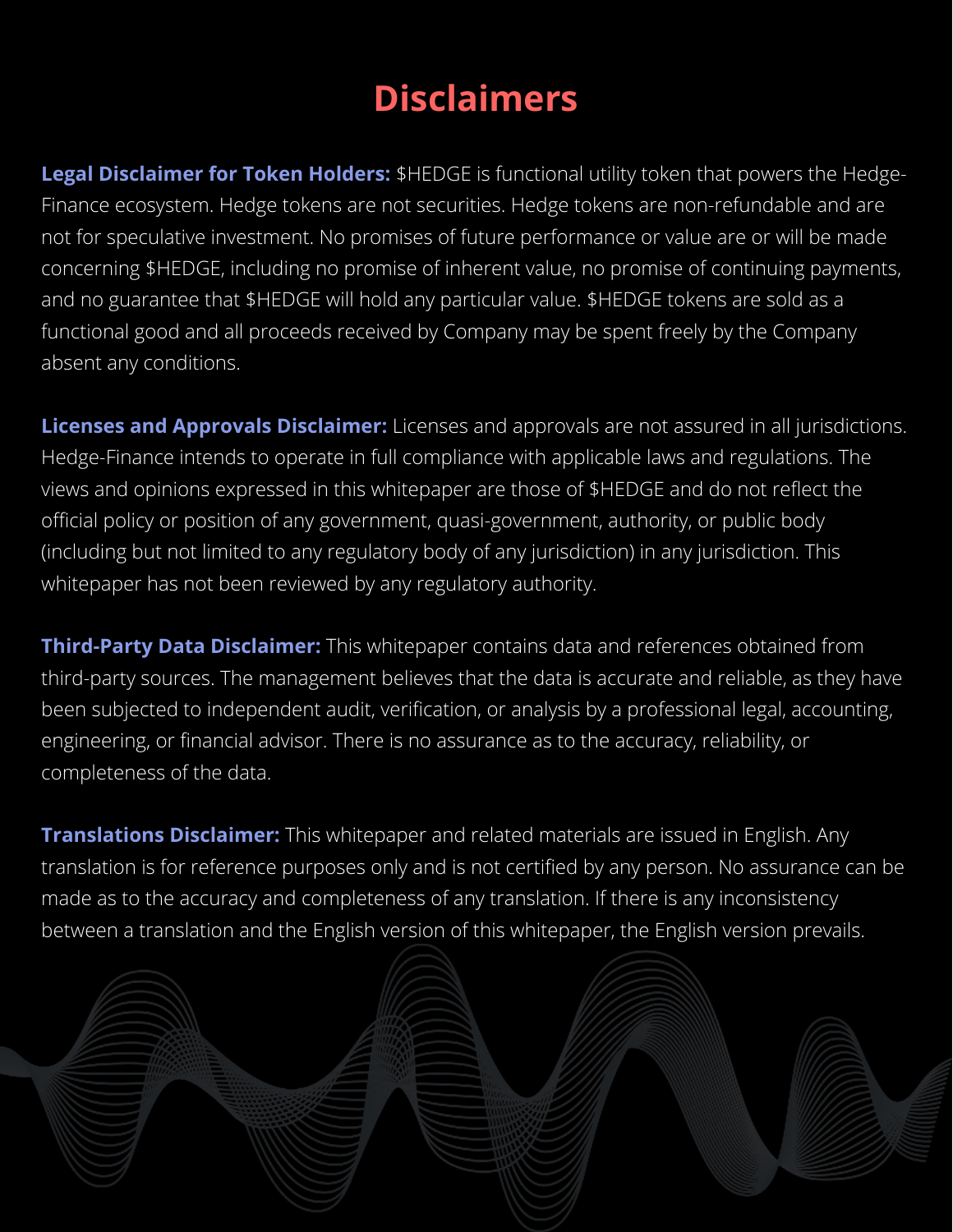## **Table of Contents**

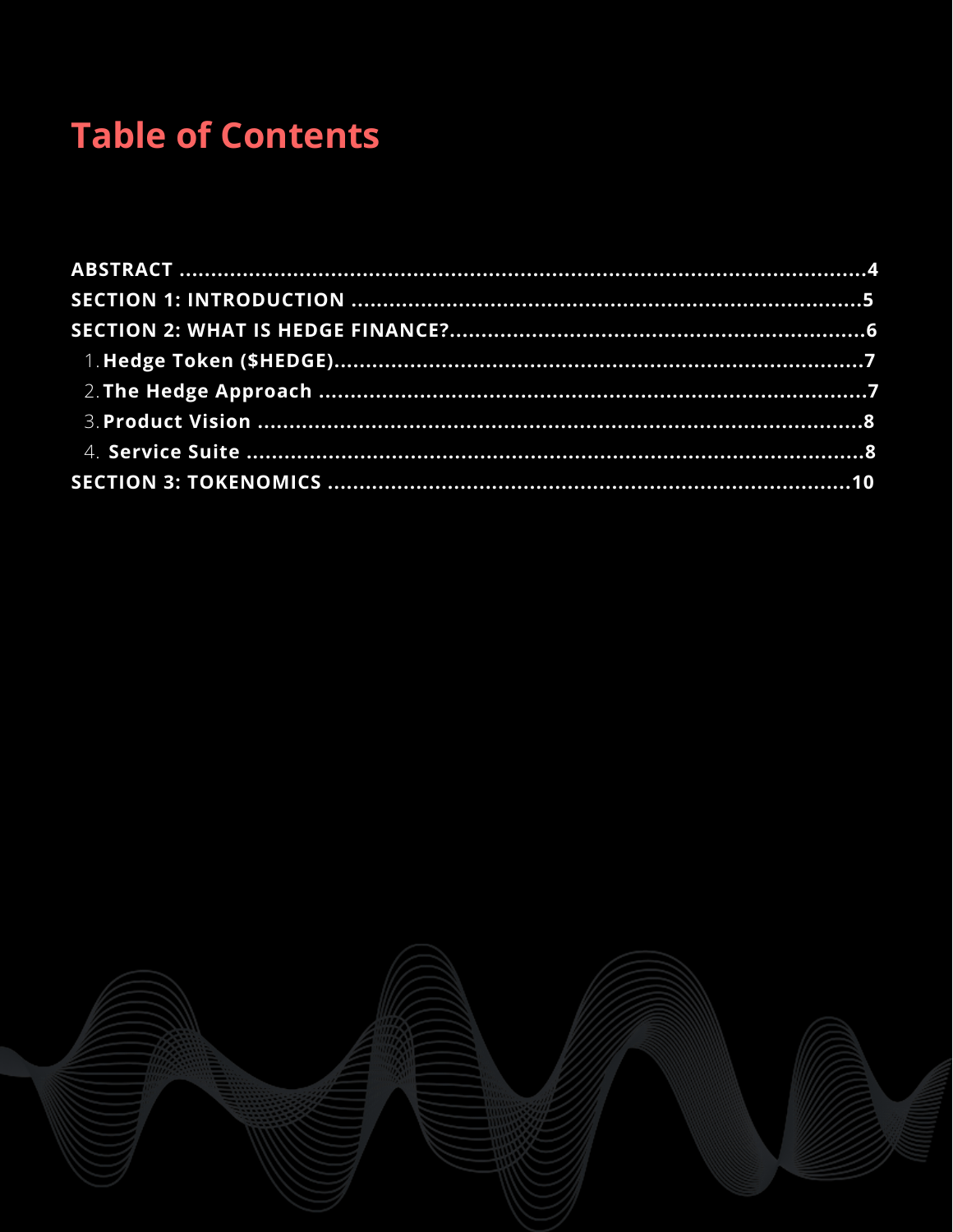

Cryptocurrency and Decentralized Finance has provided a plethora of new opportunities for many people all over the world. However, high market risks and barriers to entry into the crypto space have hindered its adoption by the majority of users. Hedge-Finance has been designed for the individual user, to ensure the needs of risk-averse individuals who want to grow their portfolio of digital assets. The platform uses strategic analysis and risk management strategies to help you diversify your portfolio without needing to spend the hundreds of hours required to keep up with the rapidly changing space. Hedge-Finance is powered by its native cryptocurrency, \$HEDGE, which is used as the basis for rewarding holders. Hedge-Finance analyzes the new and existing BEP-20 tokens as well as Binance-Pegged "blue chip" tokens in the market and choose the tokens with the most upside to be distributed to \$HEDGE holders.

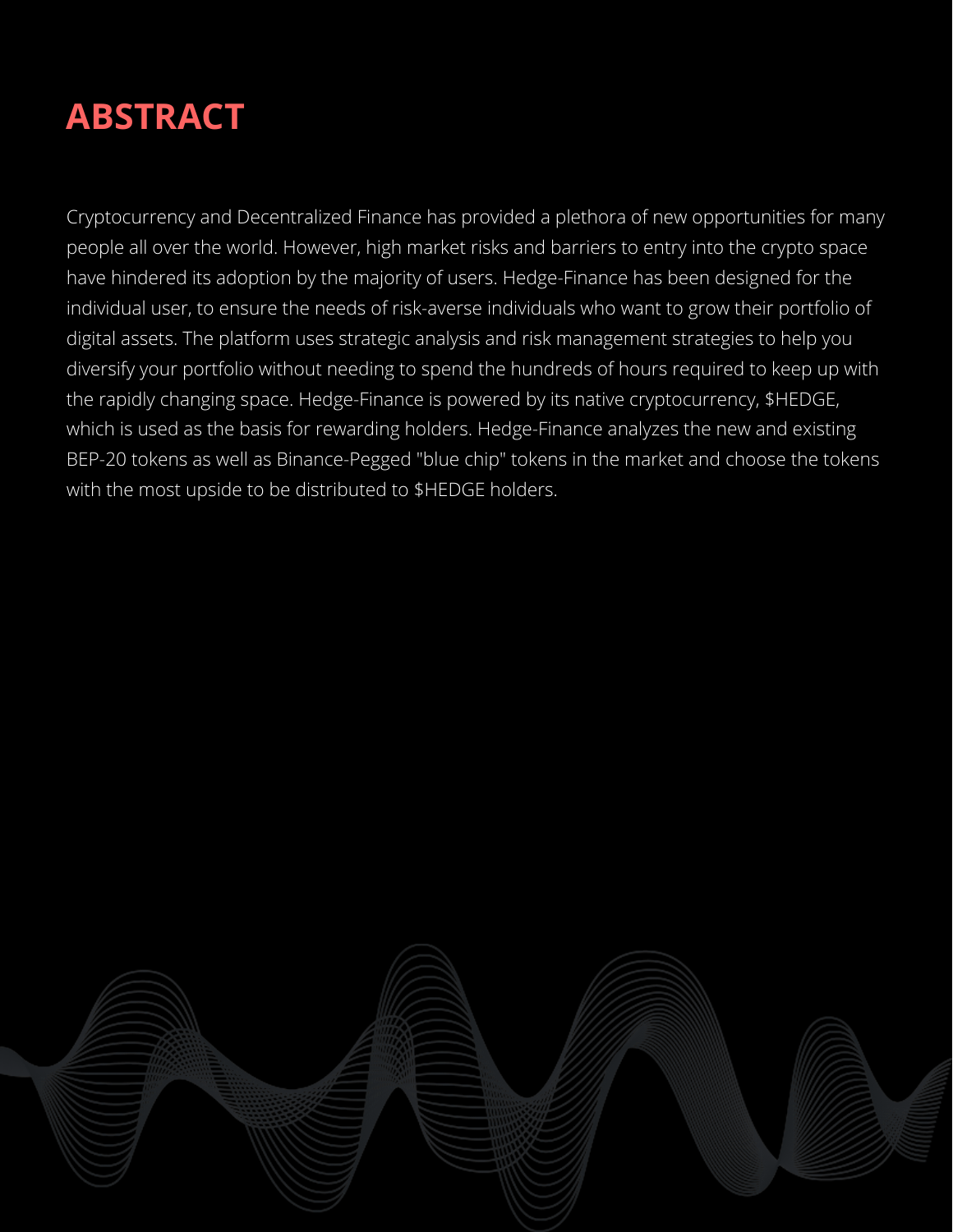# **SECTION 1: INTRODUCTION**



Recently we've begun to see blockchain technology become more mainstream, as tools emerge to facilitate its integration into the worldwide financial system. Decentralized Finance protocols have great potential to enable social and economic growth throughout the world, especially in areas lacking centralized financial solutions. The new digital economy offers easier access to financial opportunities for all, breaking the barriers set by the traditional financial instruments. DeFi solutions are based on smart contracts and blockchain technology to deliver financial instruments that are mutualized, peer-to-peer, permissionless, and fully automated.

### **The Challenges**

### **1) High Market Risks**

Up until recently, cryptocurrencies were mainly limited to instruments like bearer assets and tokens. Such an approach involves an individual opening a directional position, timing entry and exit into a volatile asset, and collecting profits when the markets favor them. Such a strategy rarely allows individuals to take intelligent risk management to protect their positions without committing an unrealistic amount of time. The implication is that whilst disintegrated participation in crypto-markets can give high returns and may have attracted the curiosity of many retail users, the prevailing risks and the lack of instruments to handle these markets have kept many potential users away from venturing into the market.

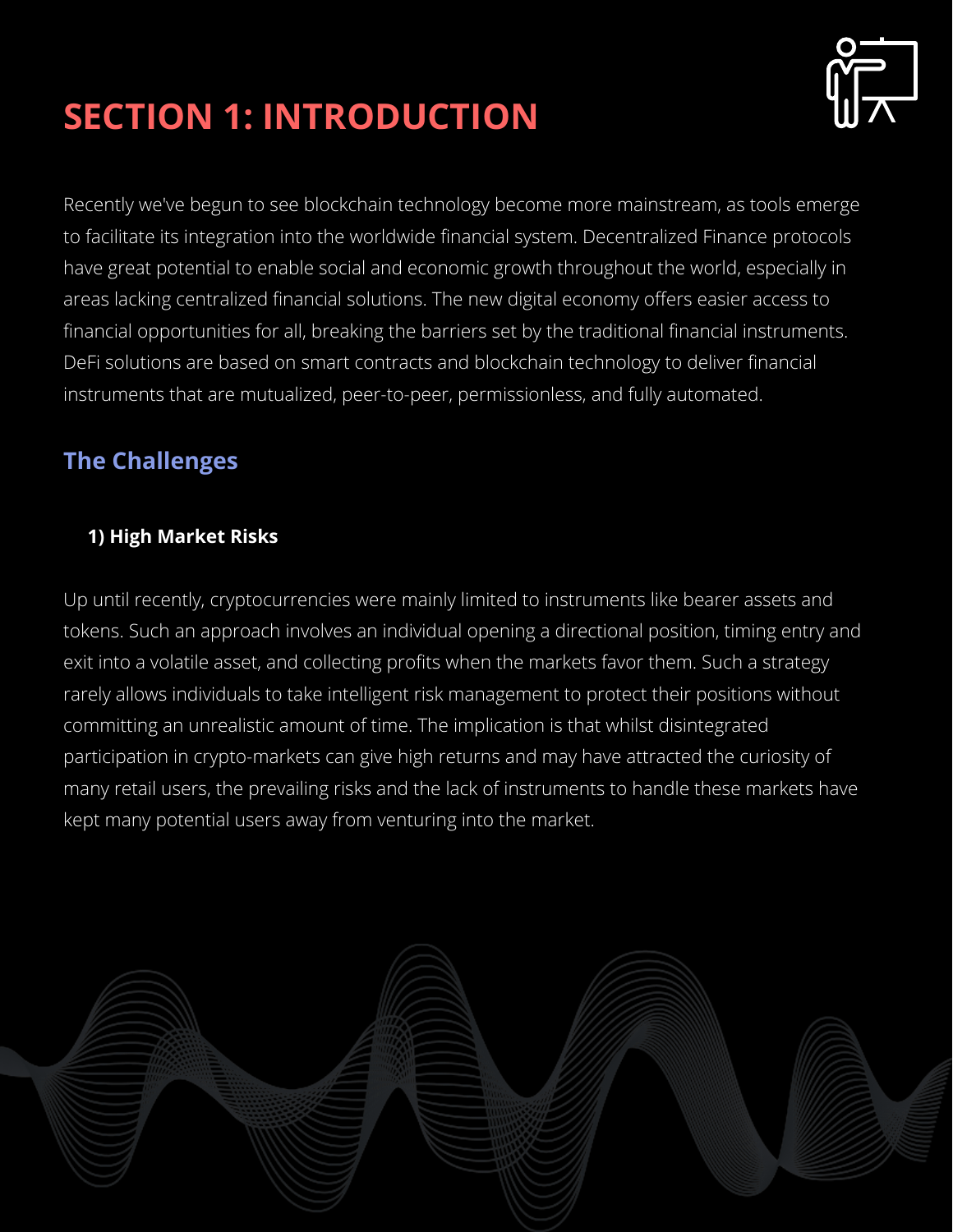#### **2) Barriers to Entry**

The complexity of participating in the ever-changing crypto market has been a real barrier as many instruments and tools do not offer integrated platforms that allow anyone to join. The learning process required to successfully and quickly set up profitable strategies is long and extremely complex. These practical barriers keep the vast majority of everyday users from entering the cryptocurrency space. The result is limited opportunities for individuals, who are mainly confined to a rotational investment in crypto assets through established tokens that have reached some level of stability.

### **3) Lack of Centralized Information Source**

The near unlimited number of sites, forums, social media pages, analytics...etc relating to new and existing cryptocurrencies and decentralized protocols creates an information overload for the average user. There is a need for a central source of truth users can view, understand, and trust analysis of new projects and the current market conditions.

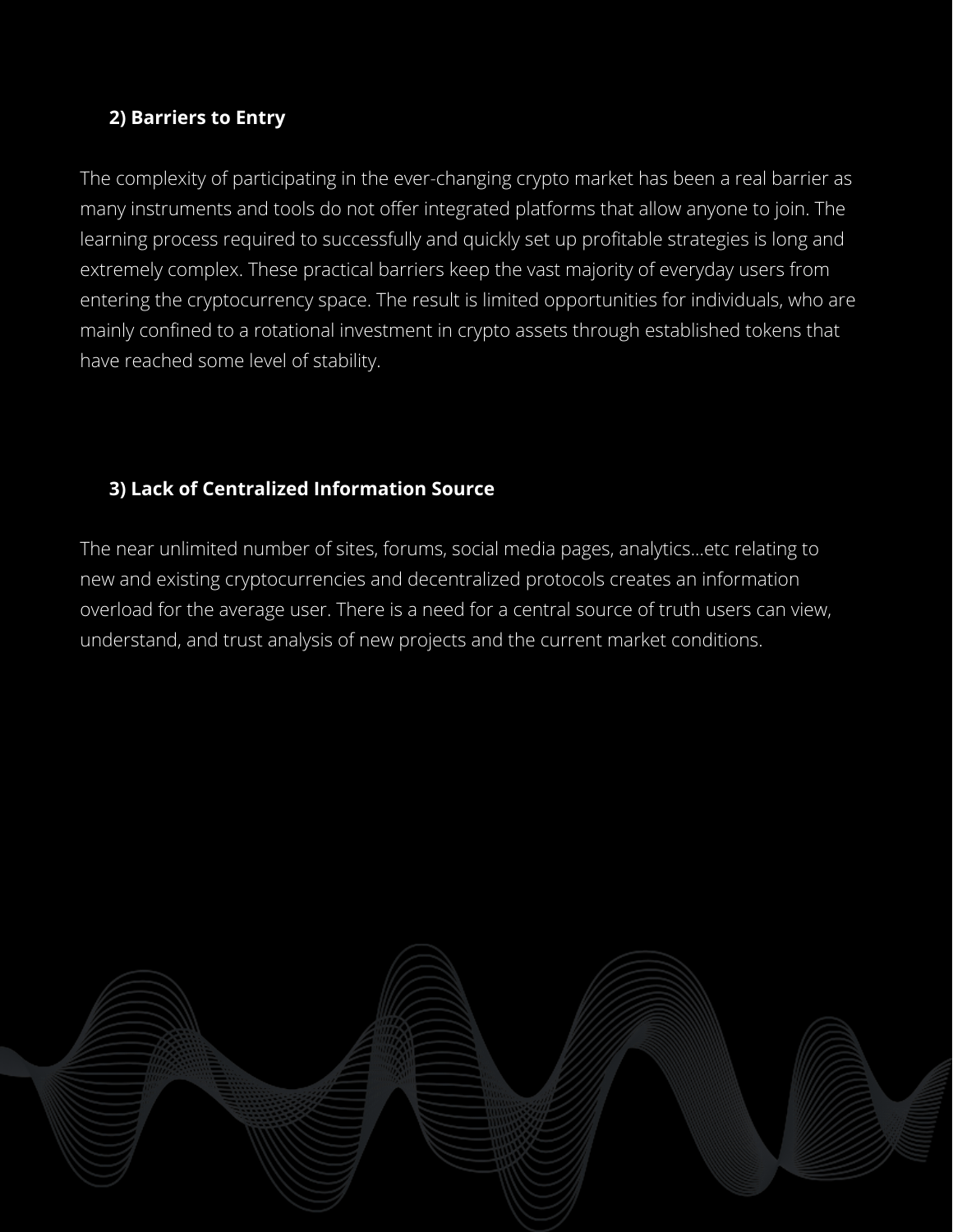# **SECTION 2: WHAT IS HEDGE FINANCE?**



\$HEDGE is a novel BEP-20 rewards protocol that is building products that will lower the barrier of entry and simplify the DeFi process. The goal is to remove the stress and time-consuming aspects of the crypto market. Hedge aims to grow your portfolio through calculated risk management of new and existing crypto projects. With \$HEDGE, you can simply sit back and relax as your portfolio grows. All you have to do is hold \$HEDGE and wait as we explore the abundant new and top-performing coins to grow your portfolio.

### **1) Hedge Token (\$HEDGE)**

Hedge-Finance is powered by its native token, \$HEDGE. Holding the token gives you an endless opportunity to receive various rewards based on current market conditions. The team analyzes new and existing BEP-20 tokens around the clock to determine projects building real solutions with huge upside potential. By holding a minimum of 20,000 \$HEDGE tokens, you qualify to be rewarded with other high upside tokens. The rewards token is dynamic, hence it can be changed to be any BEP-20 token at any time, based on current market conditions.

### **2) The Hedge Approach**

Hedge-Finance is addressing the complex nature of DeFi by enabling users through transparent, automated, and aggregated management. Hedge-Finance aims to use the principle of dollar cost averaging to expand users exposure to a plethora of promising projects in the DeFi space.

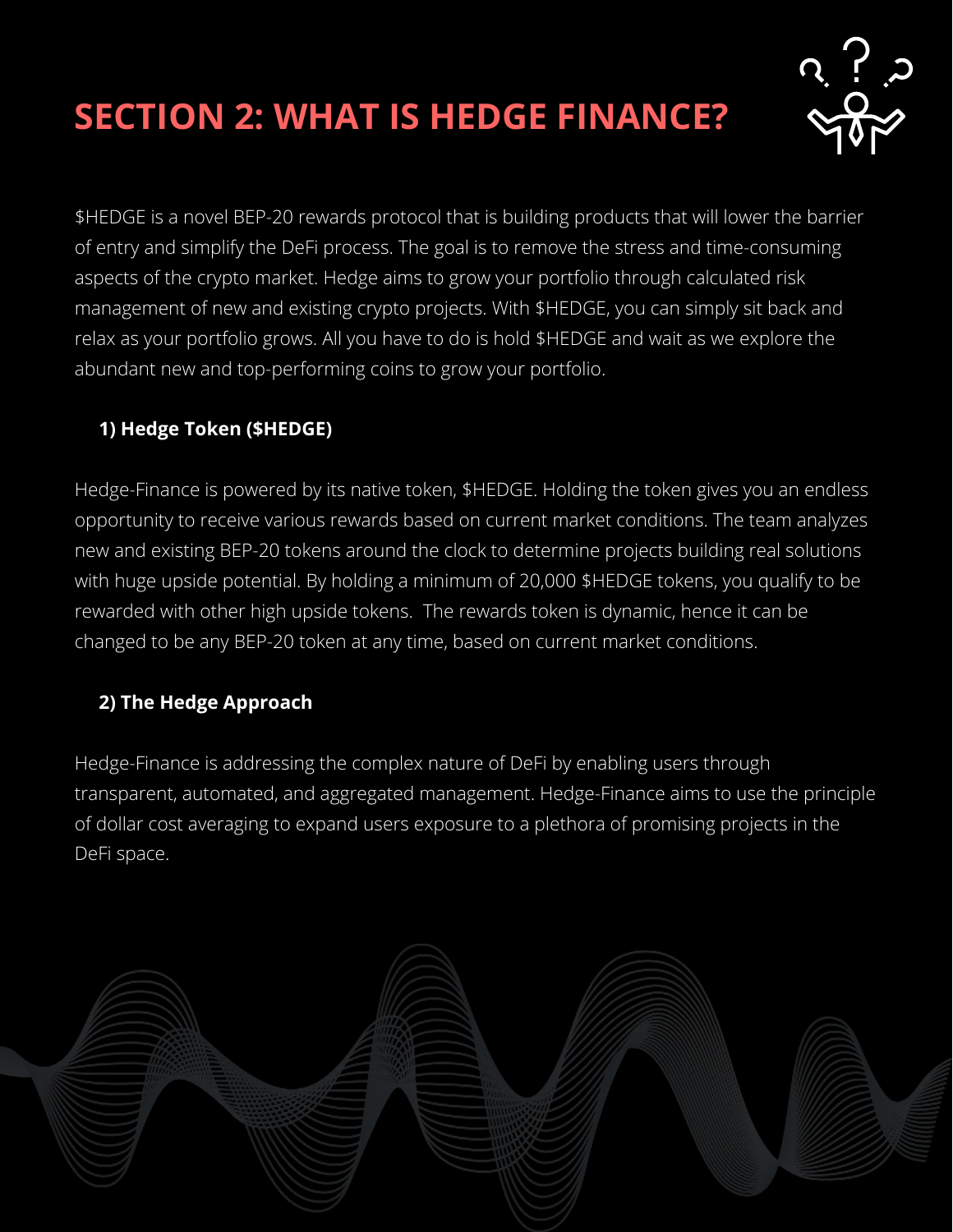#### **3) Product Vision**

Hedge-Finance provides its services via a web platform and will look to add a mobile application on both Android and iOS. The product design and functionality of the platform are seamless and simple for users, targeting both crypto-savvy and non-tech newbie investors. We aim to make DeFi participation as simple as possible through a high-quality interface accessible to anyone and improve upon the existing SaaS subscription model. Users who wish to participate in the Hedge ecosystem can do so by holding/staking \$HEDGE tokens. When they no longer wish to use the service, they have the ability to sell their tokens and recover some/all/more of their initial capital.

#### **4) Service Suite**

Hedge-Finance aims to be a full-service platform that makes it easy for anyone to access a range of DeFi opportunities, from access to new tokens with major upside potential, to providing analysis of existing and proven solutions in the space.

Hedge-Finance offers/will offer the following services:

- Automated Rewards: The platform uses automated blockchain technology to simplify the process of diversifying your portfolio, without the need to keep up with individual cryptocurrencies. We analyze the BEP-20 market and find the most suitable tokens to grow your portfolio. The ability to find new projects that are not only secure but also promising to be lucrative and leveraging it with existing proven projects for security is the surest way of providing large potential for growth, while simultaneously protecting your portfolio. Our services are all geared towards getting our token holders higher rewards. Holders with over 20k Tokens will qualify for rewards.
- NFT Giveaway: In order to maintain volume required to reward \$HEDGE holders, the Hedge protocol will purchase highly sought after NFT's and allow holders to purchase entries for a chance to win the aforementioned NFT. Each entry will have an equal chance of winning the NFT, the more entries the higher chance a user will have of winning. This provide a constant source of new traffic and capital into the Hedge ecosystem.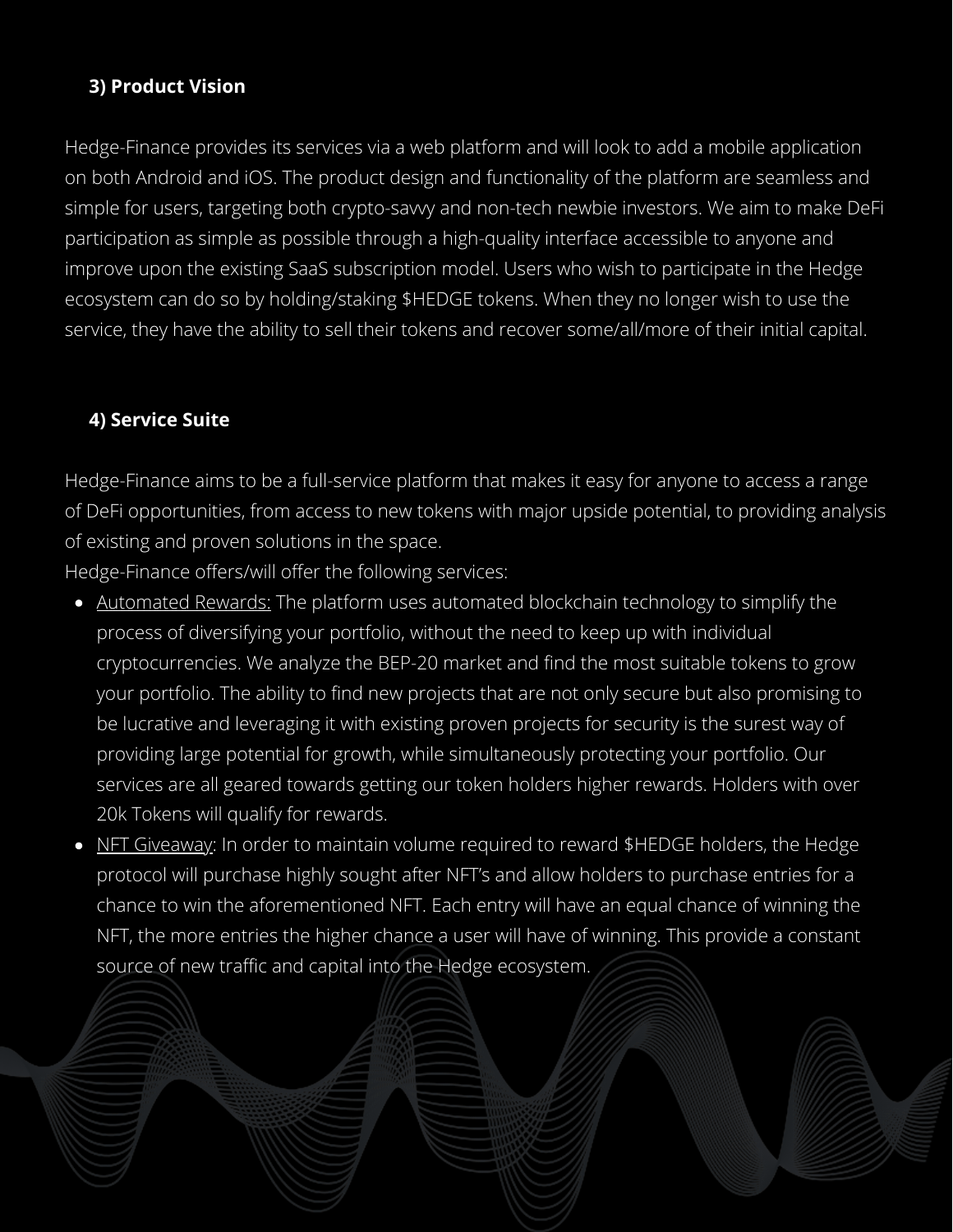- Staking: Hedge-Finance will offer staking pools to \$HEDGE holders. The staking pools will serve multiple functions. First, holders with less than 20,000 &HEDGE will have the option to pool their \$HEDGE with other users in order to meet the minimum threshold to earn rewards. These rewards will be divided among stakers in the pool based on the amount of \$HEDGE they have staked. Second, holders who stake over 20,000 \$HEDGE will be able to earn additional rewards on top of what they would earn for simply holding. This is accomplished through boosted staking pools. The pools will be pre-populated with an initial amount of \$HEDGE. The rewards earned by this \$HEDGE will then be distributed to stakers in the pool. Third, holders staking over 20,000 \$HEDGE will be able to participate in the Hedge-Finance Launchpad and Analytics platform.
- Launchpad: The Hedge-Finance Launchpad will only be available to users holding more than 20,000 \$HEDGE, for promising projects that have met with and been vetted by the Hedge-Finance team. Once a project has been approved, we will promote the project, host AMA's, and have the option to reward \$HEDGE holders in the aforementioned token upon launch. This will allow \$HEDGE holders the ability to get in competitive presales with very promising projects.
- Analytics: The Hedge Finance data analytics platform will be an all-encompassing data analytics and trading platform for Binance Smart Chain tokens built exclusively for Hedge holders. Platform users will have the ability to create limit orders, set stop-losses, and have access to machine learning transaction, volume, wallet and social media sentiment analysis. This will give \$HEDGE holders a big picture view of all information available and the tools required to execute the best possible trades at any given moment.

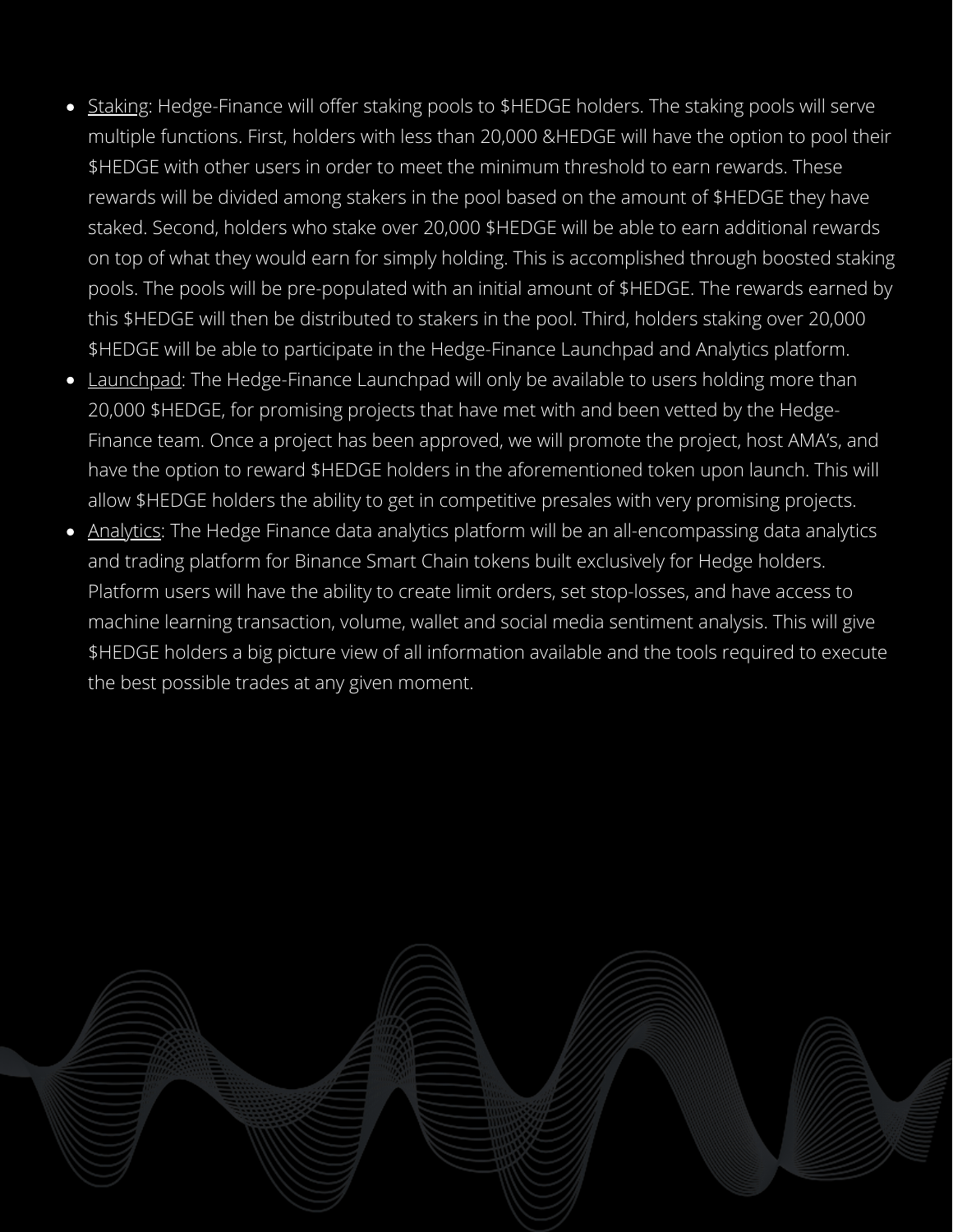### **SECTION 3: TOKENOMICS**



#### **Token Distribution**

Liquidity Supply: 40.0% Initial Investors: 32.0% Staking Rewards: 10.0% Team Tokens: 10.0% Marketing: 8.0%

#### **12% Transaction Tax**

- 8% Redistributed in rewards to Hedge Holders holding more than 20,000 Hedge Tokens.
- 4% Liquidity

#### **How Does the Hedge Rewards Protocol Function?**

Holders of \$HEDGE receive direct payouts of native Binance Smart Chain coins and Binance-Pegged "blue chip" coins like \$BTC, \$ETH, \$ADA and others while preserving a fixed supply.

\$HEDGE applies a 12% fee to every buy and sell transaction. These tokens are sent directly to the \$HEDGE contract. We will refer to the \$HEDGE tokens held in the \$HEDGE token address as the contract token pool. Once the contract reaches a set amount of tokens (currently 75,000 Hedge, but this can be altered to decrease price impact of contract sales), the contract separates these tokens into 2 groups: liquidity and rewards.

The liquidity group consists of 33.3% of the contract token pool. Half of these tokens are swapped for BNB and paired with the other half to be added to the liquidity pool on PancakeSwap. This allows \$HEDGE to grow safely in response to a larger market cap, stabilizing the price by mitigating the impact of large sales. The received liquidity pool tokens are sent to the dead address, locking all added liquidity forever. The dead address is the 0x00...0dEaD address, where tokens can be sent and never recovered. This address is not a wallet owned by anyone.

The rewards group consists of 66.7% of the contract token pool. These tokens are swapped for the current rewards token through PancakeSwap and distributed to the HedgeDividendTracker contract.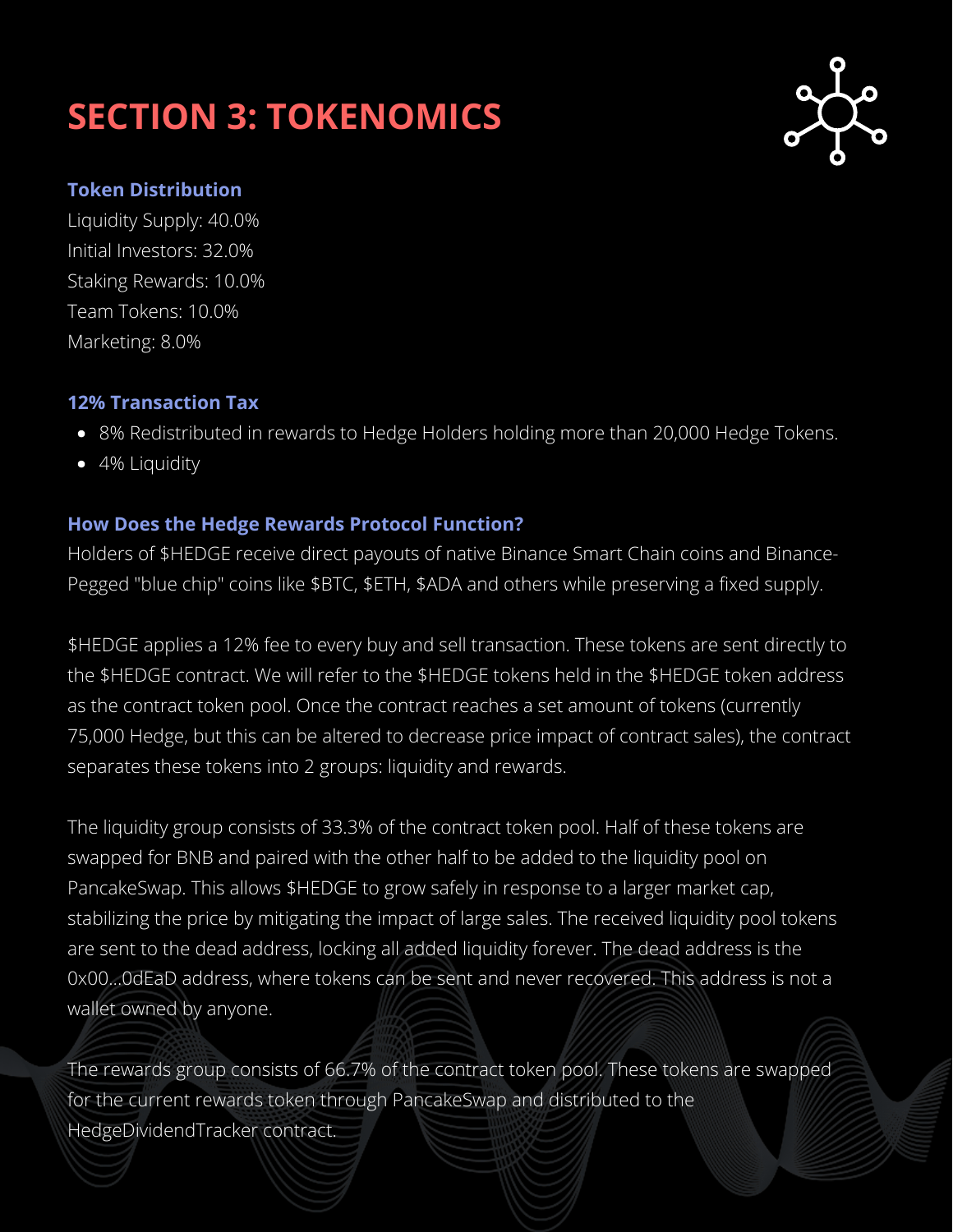The purpose of the HedgeDividendTracker contract is to track and distribute dividends to token holders. Every \$HEDGE token transfer is tracked by the Dividend Tracker. This is a separate BEP-20 token that cannot be transferred or sold but follows the \$HEDGE token from wallet to wallet. Whenever \$HEDGE tokens are transferred, the Dividend Tracker contract determines if the receiver is above the minimum token balance to receive dividends, if so, it will mint the correct amount of dividend tracker tokens to their wallet. It will also check the sender, and burn the corresponding number of dividend tokens from their wallet. If they have fallen below the minimum threshold all of their dividend tokens will be burnt.

When this happens, the Dividend Tracker will also set a Dividend Correction to the receiver to ensure that they are not paid out any existing dividends waiting in the contract to be sent out, as their rewards period starts when they receive the tokens. The sender will also have a Dividend Correction set to ensure that they receive all of their owed dividends regardless of their current token balance.

Dividends are distributed cyclically, depending on when \$HEDGE tokens were added to your wallet. This means when you purchase \$HEDGE, you are added to the end of the list. On every transfer of \$HEDGE, the \$HEDGE token contract determines how much gas the user has provided for the transaction, transfers the tokens, and calls the Dividend Tracker contract's process dividends function, passing along any remaining gas from the initial transaction. The Dividend Tracker will start distributing owed dividends based on the next holder in line and will continue to do so until it has used up all of the gas provided. It tracks the next holder in line to receive dividends and repeats this process on every transaction.

The amount of dividends any wallet receives depends on the ratio of \$HEDGE Tokens they hold compared to all other holders eligible to receive dividends. This ratio can be easily calculated by the number of HedgeDividendTracker tokens in any holder's wallet divided by the total supply of HedgeDividendTracker tokens.

Dividends will be automatically distributed to a holder's wallet at most once per hour, or after all holders have been sent dividends. This ensures that as we grow in holders, we can assure that every token holder receives their dividends in a timely manner.